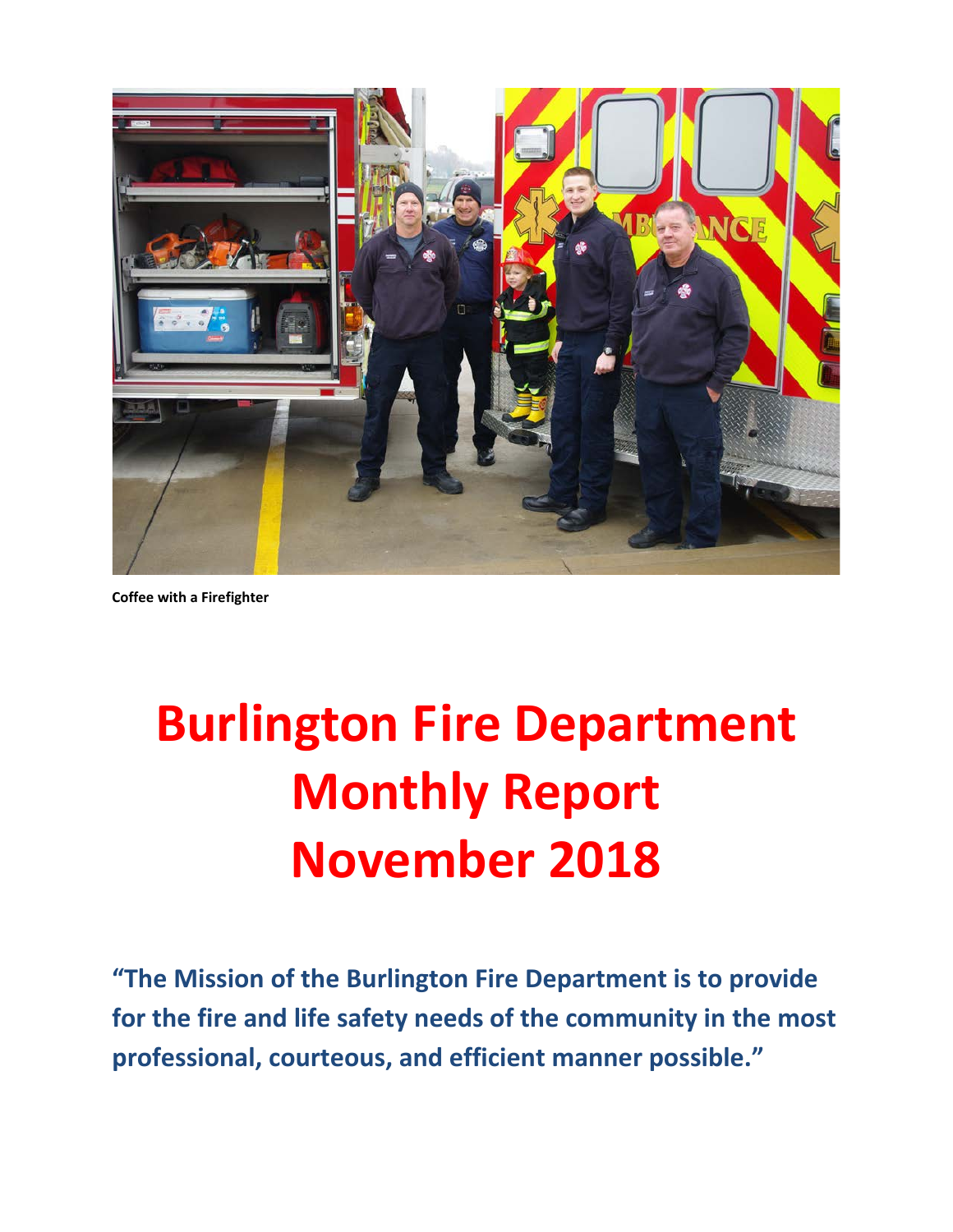#### **Operations**

The Burlington Fire Department responded to 441 calls for service in November including with 321 in the city limits of Burlington. 347 calls were EMS related. We had 3 significant structure fires including an apartment building, a large commercial building, and a rural home. 39% of the calls were overlapping. The average response time for all emergency calls was 6 minutes and 38 seconds. The average response time for emergency calls in Burlington was 5 minutes and 32 seconds. This time starts when we are dispatched and ends when we arrive on the scene.

The third ambulance crew moved into new quarters effective November  $11<sup>th</sup>$  at 3400 Mt. Pleasant Street. This station will provide ambulance service to all areas west of Roosevelt Avenue and is currently our second busiest ambulance.



**"Heat" Map (November 2018)**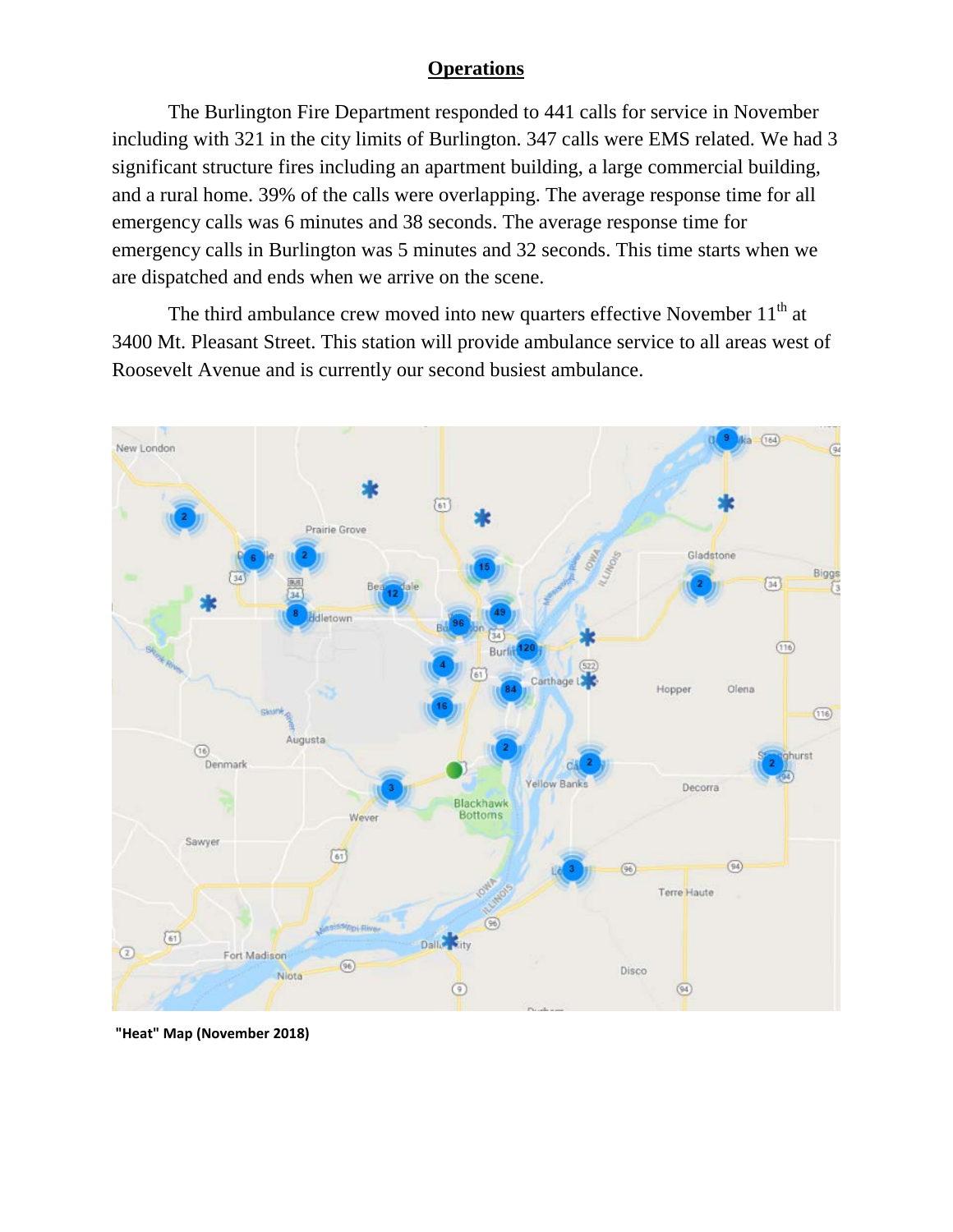

#### **Major Incident Types (November 2018)**

Shift 1 presented a Heartsaver Hero Award to employees of the Catfish Bend Casino. These employees responded to a cardiac arrest victim where they performed CPR and applied an AED.



**Hearsaver Hero Award- Catfish Bend Casino**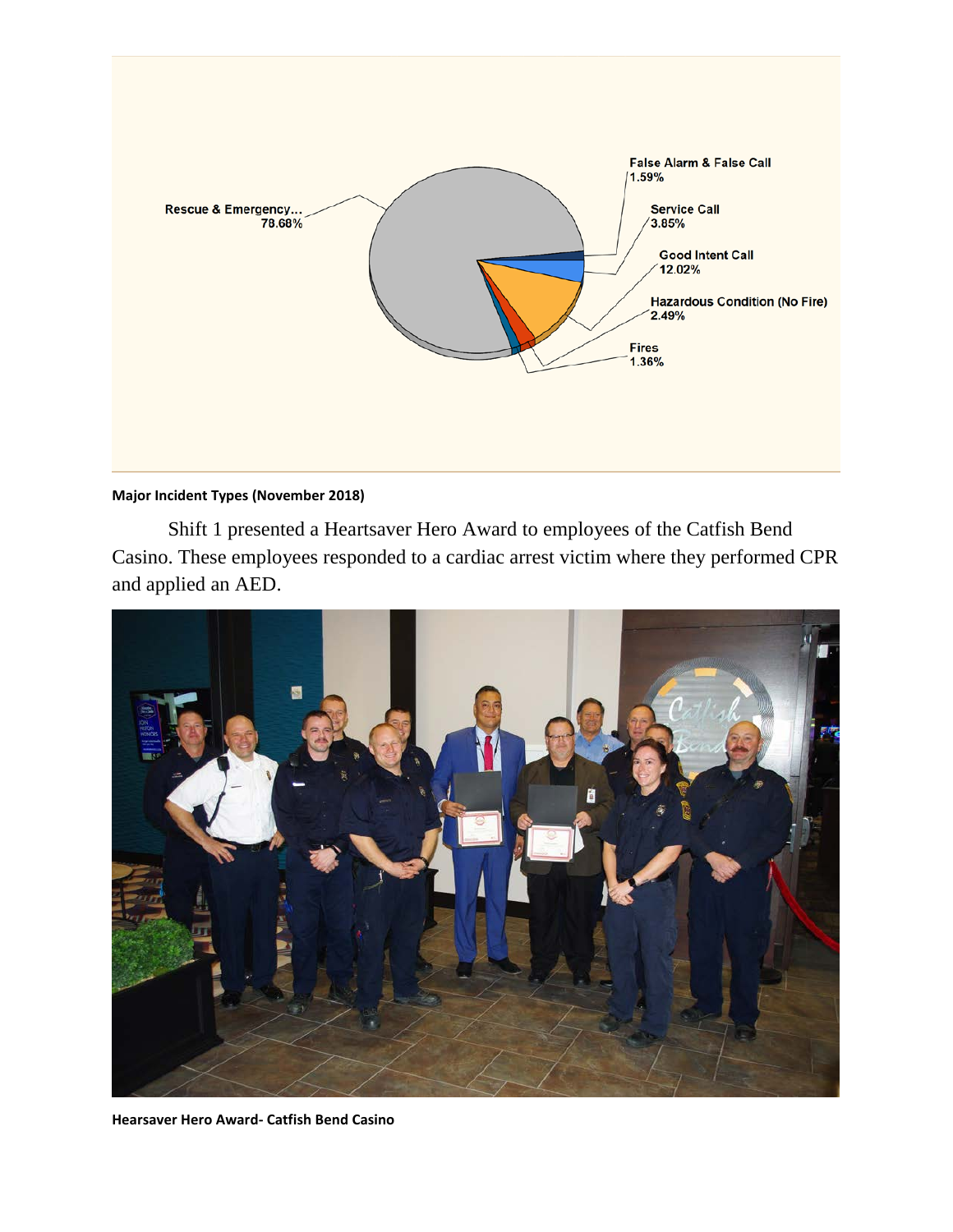#### **Fire Prevention**

Crews installed 29 smoke alarms and 4 carbon monoxide alarms in November. These alarms will protect 21 adults and 6 children in Burlington. Along with installing alarms the crews completed 4 home inspections where they look for other fire safety issues.

Several firefighters and officers of the Fire Department participated in a public education event, Coffee with a Firefighter, at Dunn Brother's Coffee. The public was invited to share in a coffee or hot chocolate and interact with the firefighters. Several people signed up for smoke alarm installations during the event.

In addition to his more routine duties of inspections and testing, Fire Marshal Crooks investigated the 3 structure fires that occurred in November. He also spent a considerable amount of time on previous structure fires including one in which there was an arson conviction.



**Burlington Firefighter's Local 301- MDA Award**

#### **Training**

Over 200 hours of training were completed in November including our monthly EMS training. November's formal EMS training focused on caring for patients with special needs. All three shifts also participated in a class titled "Mental Health- Putting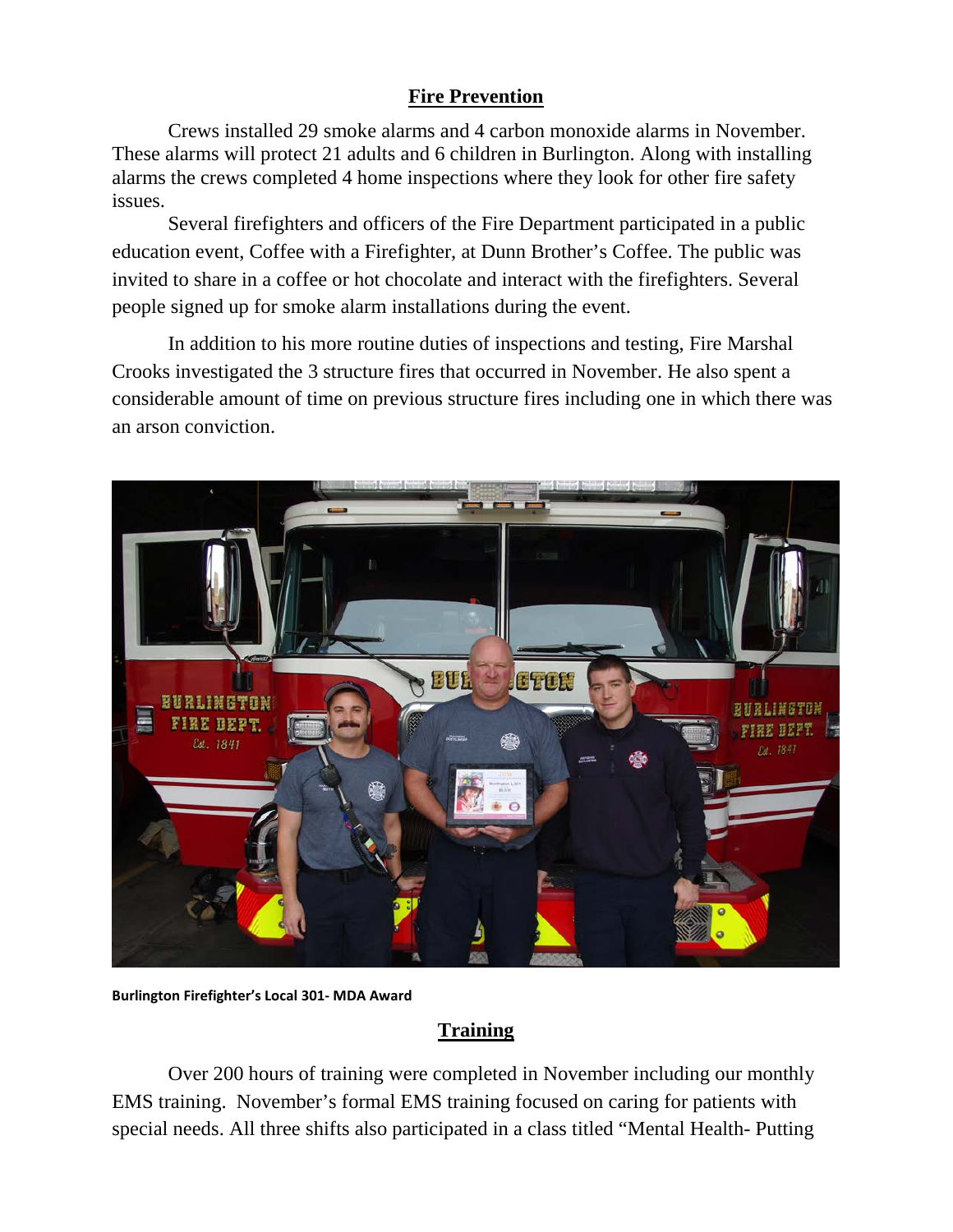Skills into Practice" which was the last in a series of mental health related classes. Other training included various recruit training topics, tactical fitness, and fire critiques.

### **Other Activities**

- Ambulance crews participated in a mass casualty drill at the Iowa Army Ammunition Plant.
- Burlington Fire Department Local 301 received an award this year from the Muscular Dystrophy Association for raising over \$8000.
- Fire Marshal Crooks attended the Quad City Area Fire Marshals meeting in Davenport.
- Several EMT students from SCC began clinical ride time on Burlington Fire Department ambulances.
- Firefighter Benson presented to Burlington Community High School students during their career day.
- Deputy Chief Ryan and Chief Trexel attended the Des Moines County Firefighter's Association meeting in Yarmouth.
- Deputy Chief Ryan attended the Henderson County EMS meeting.
- Chief Trexel attended the Des Moines County EMS Association meeting, the Trauma Committee meeting at GRMC, the Des Moines County budget preparation meeting, and the active shooter roundtable discussion at the Sheriff's office.

2018 US fire statistics through December 11, 2018:

- 2185 civilians have been killed in residential structure fires including 21 in Iowa.
- 81 firefighters have died in the line of duty.

Respectfully Submitted,

Matt Trexel

Fire Chief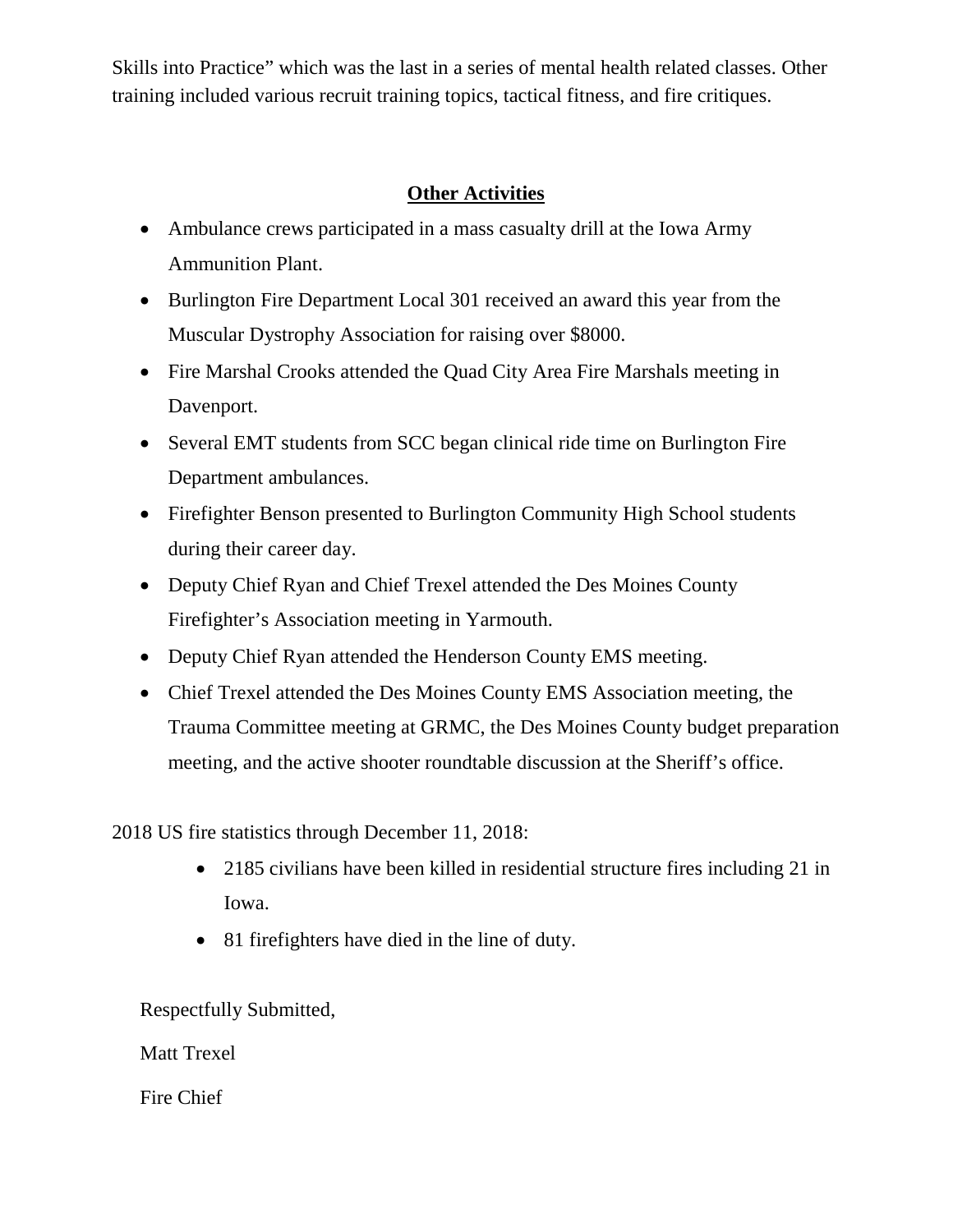Burlington, IA

This report was generated on 12/6/2018 3:35:27 PM

#### **Incident Statistics**

Start Date: 11/01/2018 | End Date: 11/30/2018

| <b>INCIDENT COUNT</b>                                                 |                                     |                                     |                                              |  |
|-----------------------------------------------------------------------|-------------------------------------|-------------------------------------|----------------------------------------------|--|
| <b>INCIDENT TYPE</b>                                                  |                                     | # INCIDENTS                         |                                              |  |
| <b>EMS</b>                                                            |                                     | 347                                 |                                              |  |
| <b>FIRE</b>                                                           |                                     |                                     | 94                                           |  |
| <b>TOTAL</b>                                                          |                                     |                                     | 441                                          |  |
|                                                                       |                                     | <b>TOTAL TRANSPORTS (N2 and N3)</b> |                                              |  |
| <b>APPARATUS</b>                                                      | # of APPARATUS<br><b>TRANSPORTS</b> | # of PATIENT TRANSPORTS             | <b>TOTAL # of PATIENT</b><br><b>CONTACTS</b> |  |
| $\mathbf 0$                                                           | 0                                   | $\pmb{0}$                           | $\mathbf{0}$                                 |  |
| 751                                                                   | 98                                  | 132                                 | 132                                          |  |
| 752                                                                   | 85                                  | 112                                 | 112                                          |  |
| 753                                                                   | 13                                  | 18                                  | 18                                           |  |
| 754                                                                   | 10                                  | 11                                  | 11                                           |  |
| 755                                                                   | 60                                  | 81                                  | 81                                           |  |
| <b>TOTAL</b>                                                          | 266                                 | 354                                 | 354                                          |  |
| <b>PRE-INCIDENT VALUE</b>                                             |                                     |                                     | <b>LOSSES</b>                                |  |
| \$871,700.00<br>\$472,000.00                                          |                                     |                                     |                                              |  |
|                                                                       |                                     | <b>CO CHECKS</b>                    |                                              |  |
| 424 - Carbon monoxide incident<br>$\overline{4}$                      |                                     |                                     |                                              |  |
| 746 - Carbon monoxide detector activation, no CO                      |                                     | $\mathbf{1}$                        |                                              |  |
| 5<br><b>TOTAL</b><br><b>MUTUAL AID</b>                                |                                     |                                     |                                              |  |
| <b>Aid Type</b>                                                       |                                     |                                     | <b>Total</b>                                 |  |
| <b>Aid Given</b>                                                      |                                     | $\mathbf{1}$                        |                                              |  |
| <b>Aid Received</b>                                                   |                                     |                                     | $\mathbf{3}$                                 |  |
| <b>OVERLAPPING CALLS</b>                                              |                                     |                                     |                                              |  |
|                                                                       | # OVERLAPPING                       |                                     | % OVERLAPPING                                |  |
| 172<br>39                                                             |                                     |                                     |                                              |  |
| <b>LIGHTS AND SIREN - AVERAGE RESPONSE TIME (Dispatch to Arrival)</b> |                                     |                                     |                                              |  |
| <b>Station</b>                                                        |                                     | <b>EMS</b>                          | <b>FIRE</b>                                  |  |
| Station 1                                                             |                                     | 0:06:32                             | 0:06:38                                      |  |
| Station 2                                                             |                                     | 0:05:31                             | 0:10:24                                      |  |
| <b>Station 3 - Bakers Pride</b>                                       |                                     | 0:06:54                             | 0:06:49                                      |  |
| z-Public Works                                                        |                                     | 0:08:11                             |                                              |  |
|                                                                       |                                     | <b>AVERAGE FOR ALL CALLS</b>        | 0:06:38                                      |  |

Only Reviewed Incidents included. CO Checks only includes Incident Types: 424, 736 and 734. # Apparatus Transports = # of incidents where apparatus transported. # Patient Transports = # of PCR with disposition "Treated, Transported by EMS". # Patient Contacts = # of PCR contacted by apparatus. This report now returns both NEMSIS 2 & 3 data as appropriate. The set of 2 set of 2 set of 2 set of 2 set of 2 set of 2 set of 2 set of 2 set of 2



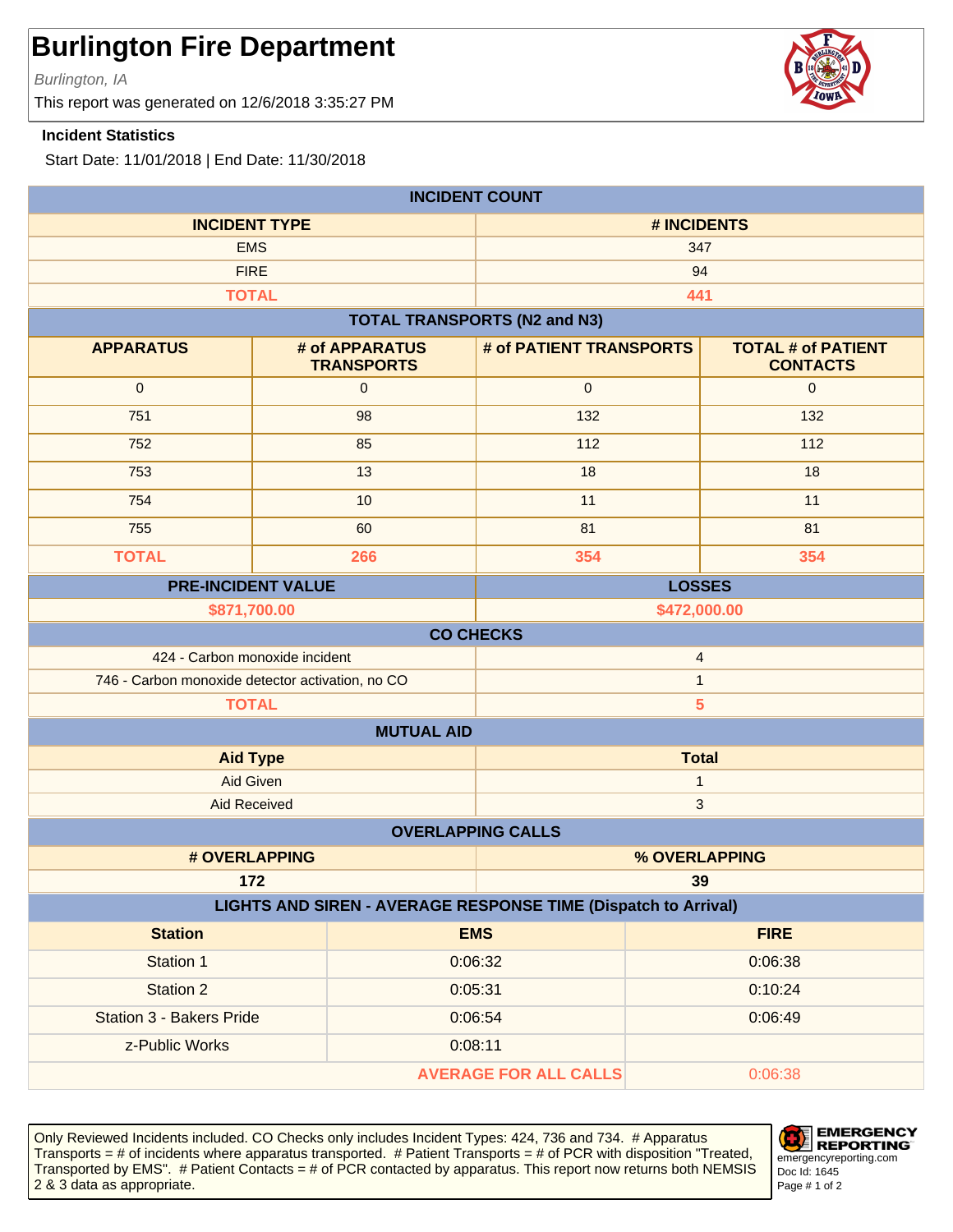| <b>LIGHTS AND SIREN - AVERAGE TURNOUT TIME (Dispatch to Enroute)</b> |         |            |                                      |
|----------------------------------------------------------------------|---------|------------|--------------------------------------|
| <b>Station</b>                                                       |         | <b>EMS</b> | <b>FIRE</b>                          |
| Station 1                                                            | 0:01:39 |            | 0:02:26                              |
| Station 2                                                            | 0:01:38 |            | 0:04:50                              |
| <b>Station 3 - Bakers Pride</b>                                      | 0:01:27 |            | 0:01:39                              |
| z-Public Works                                                       | 0:02:32 |            |                                      |
| <b>AVERAGE FOR ALL CALLS</b><br>0:01:55                              |         |            |                                      |
| <b>AGENCY</b>                                                        |         |            | <b>AVERAGE TIME ON SCENE (MM:SS)</b> |
| <b>Burlington Fire Department</b>                                    |         |            | 26:14                                |

Only Reviewed Incidents included. CO Checks only includes Incident Types: 424, 736 and 734. # Apparatus Transports = # of incidents where apparatus transported. # Patient Transports = # of PCR with disposition "Treated, Transported by EMS". # Patient Contacts = # of PCR contacted by apparatus. This report now returns both NEMSIS 2 & 3 data as appropriate.

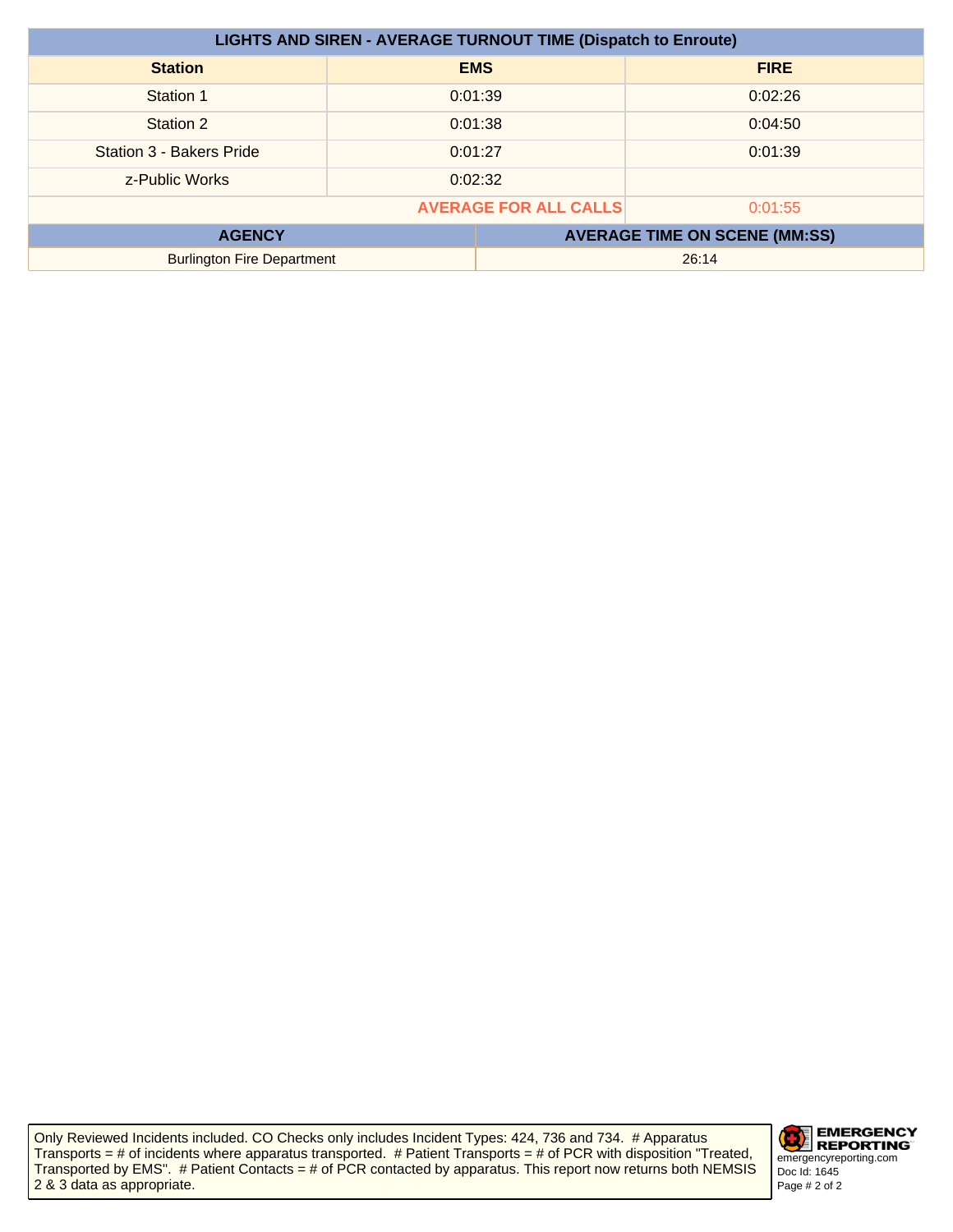Burlington, IA

This report was generated on 12/11/2018 10:19:43 AM

#### **Count of Incidents by Incident Type per Zone**

Incident Status: Reviewed | Start Date: 11/01/2018 | End Date: 11/30/2018



611 - Dispatched & cancelled en route 1 0.23% and 1 0.23% and 1 0.23% and 1 0.23% and 1 0.23% and 1 0.23% and 1

Report shows count of incidents for Status selected.



**EMERGENCY REPORTING** emergencyreporting.com Doc Id: 1390 Page # 1 of 3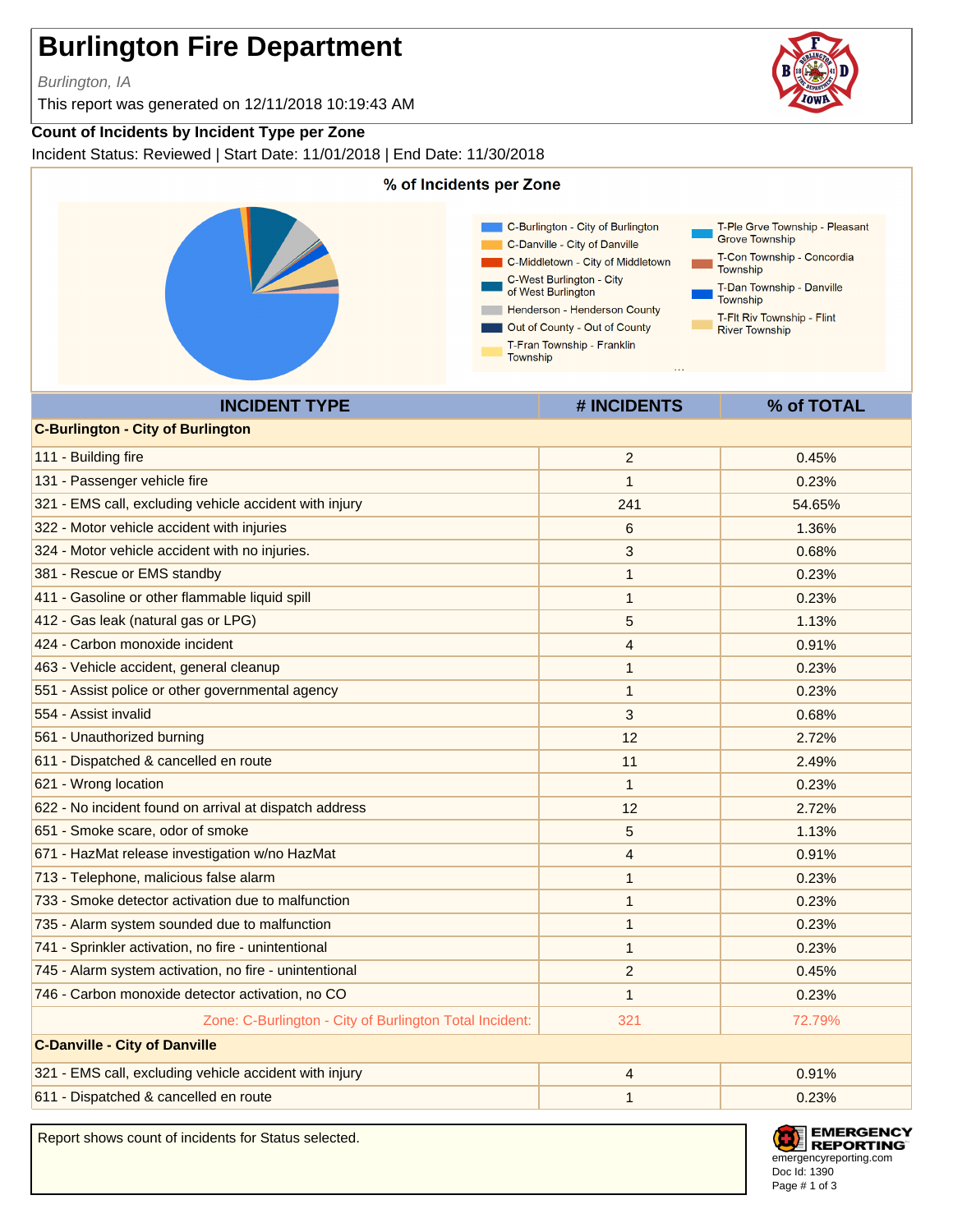| <b>INCIDENT TYPE</b>                                                | # INCIDENTS    | % of TOTAL |
|---------------------------------------------------------------------|----------------|------------|
| Zone: C-Danville - City of Danville Total Incident:                 | 5              | 1.13%      |
| <b>C-Middletown - City of Middletown</b>                            |                |            |
| 321 - EMS call, excluding vehicle accident with injury              | 2              | 0.45%      |
| 322 - Motor vehicle accident with injuries                          | $\mathbf{1}$   | 0.23%      |
| Zone: C-Middletown - City of Middletown Total Incident:             | 3              | 0.68%      |
| <b>C-West Burlington - City of West Burlington</b>                  |                |            |
| 321 - EMS call, excluding vehicle accident with injury              | 36             | 8.16%      |
| 611 - Dispatched & cancelled en route                               | 3              | 0.68%      |
| 651 - Smoke scare, odor of smoke                                    | 1              | 0.23%      |
| Zone: C-West Burlington - City of West Burlington Total Incident:   | 40             | 9.07%      |
| <b>Henderson - Henderson County</b>                                 |                |            |
| 321 - EMS call, excluding vehicle accident with injury              | 16             | 3.63%      |
| 322 - Motor vehicle accident with injuries                          | 1              | 0.23%      |
| 611 - Dispatched & cancelled en route                               | $\overline{7}$ | 1.59%      |
| Zone: Henderson - Henderson County Total Incident:                  | 24             | 5.44%      |
| <b>Out of County - Out of County</b>                                |                |            |
| 321 - EMS call, excluding vehicle accident with injury              | $\mathbf{1}$   | 0.23%      |
| Zone: Out of County - Out of County Total Incident:                 | 1              | 0.23%      |
| T-Con Township - Concordia Township                                 |                |            |
| 321 - EMS call, excluding vehicle accident with injury              | $\overline{2}$ | 0.45%      |
| Zone: T-Con Township - Concordia Township Total Incident:           | $\overline{2}$ | 0.45%      |
| T-Dan Township - Danville Township                                  |                |            |
| 321 - EMS call, excluding vehicle accident with injury              | 3              | 0.68%      |
| 322 - Motor vehicle accident with injuries                          | 3              | 0.68%      |
| 324 - Motor vehicle accident with no injuries.                      | 2              | 0.45%      |
| 611 - Dispatched & cancelled en route                               | $\mathbf{1}$   | 0.23%      |
| Zone: T-Dan Township - Danville Township Total Incident:            | 9              | 2.04%      |
| <b>T-Fit Riv Township - Flint River Township</b>                    |                |            |
| 151 - Outside rubbish, trash or waste fire                          | $\mathbf{1}$   | 0.23%      |
| 321 - EMS call, excluding vehicle accident with injury              | 15             | 3.40%      |
| 550 - Public service assistance, other                              | 1              | 0.23%      |
| 611 - Dispatched & cancelled en route                               | $\overline{2}$ | 0.45%      |
| 622 - No incident found on arrival at dispatch address              | 2              | 0.45%      |
| 671 - HazMat release investigation w/no HazMat                      | $\mathbf{1}$   | 0.23%      |
| Zone: T-Flt Riv Township - Flint River Township Total Incident:     | 22             | 4.99%      |
| T-Fran Township - Franklin Township                                 |                |            |
| 321 - EMS call, excluding vehicle accident with injury              | $\mathbf{1}$   | 0.23%      |
| Zone: T-Fran Township - Franklin Township Total Incident:           | 1              | 0.23%      |
| T-Ple Grve Township - Pleasant Grove Township                       |                |            |
| 322 - Motor vehicle accident with injuries                          | $\mathbf{1}$   | 0.23%      |
| Zone: T-Ple Grve Township - Pleasant Grove Township Total Incident: | 1              | 0.23%      |

Report shows count of incidents for Status selected.

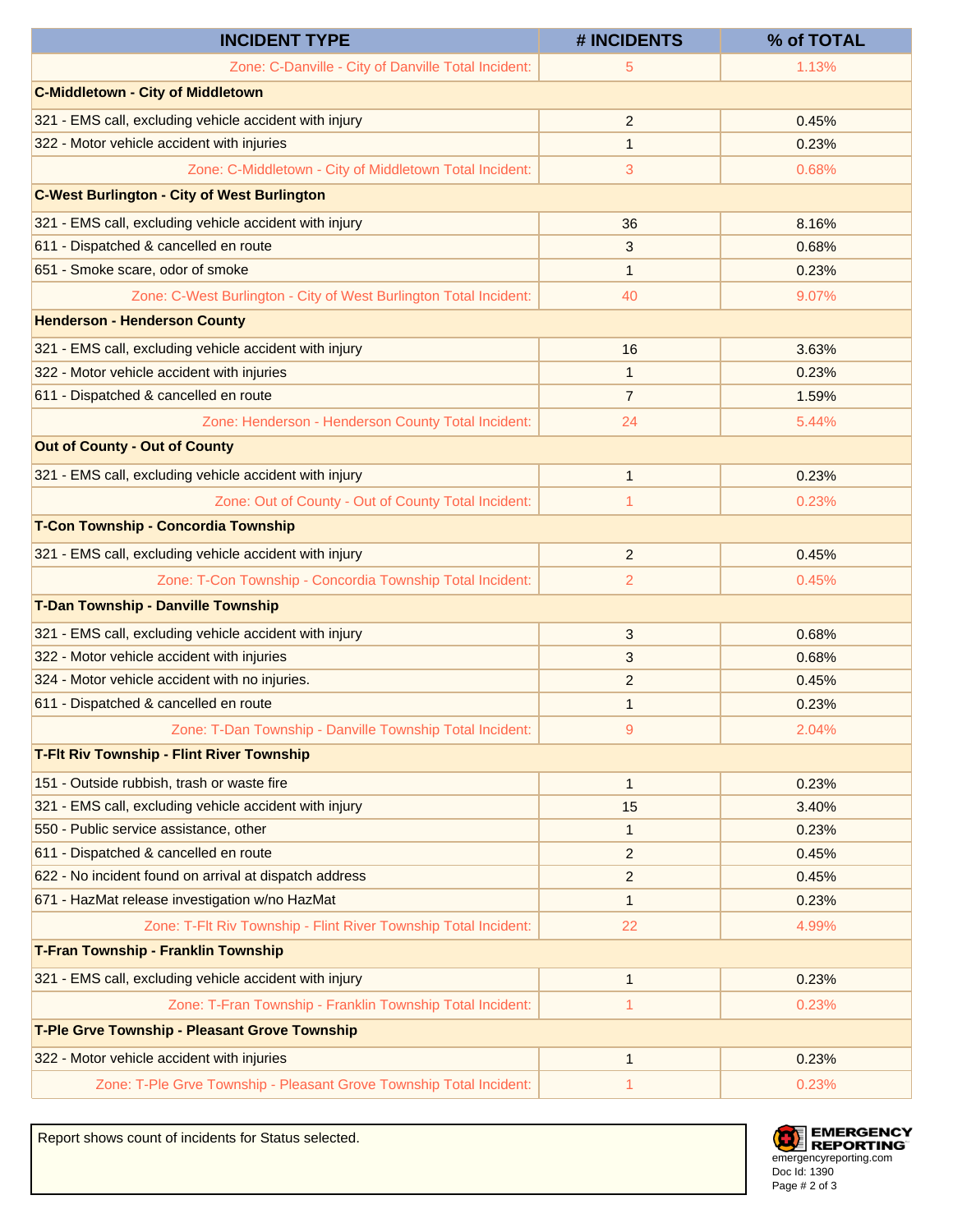| <b>INCIDENT TYPE</b>                                    | # INCIDENTS | % of TOTAL  |
|---------------------------------------------------------|-------------|-------------|
| T-Tama Township - Tama Township                         |             |             |
| 143 - Grass fire                                        |             | 0.23%       |
| 321 - EMS call, excluding vehicle accident with injury  | 5           | 1.13%       |
| Zone: T-Tama Township - Tama Township Total Incident:   | 6           | 1.36%       |
| <b>T-Union Township - Union Township</b>                |             |             |
| 111 - Building fire                                     |             | 0.23%       |
| 321 - EMS call, excluding vehicle accident with injury  | 2           | 0.45%       |
| 322 - Motor vehicle accident with injuries              |             | 0.23%       |
| 611 - Dispatched & cancelled en route                   |             | 0.23%       |
| 622 - No incident found on arrival at dispatch address  |             | 0.23%       |
| Zone: T-Union Township - Union Township Total Incident: | 6           | 1.36%       |
| <b>TOTAL INCIDENTS FOR AII ZONES:</b>                   | 441         | <b>100%</b> |

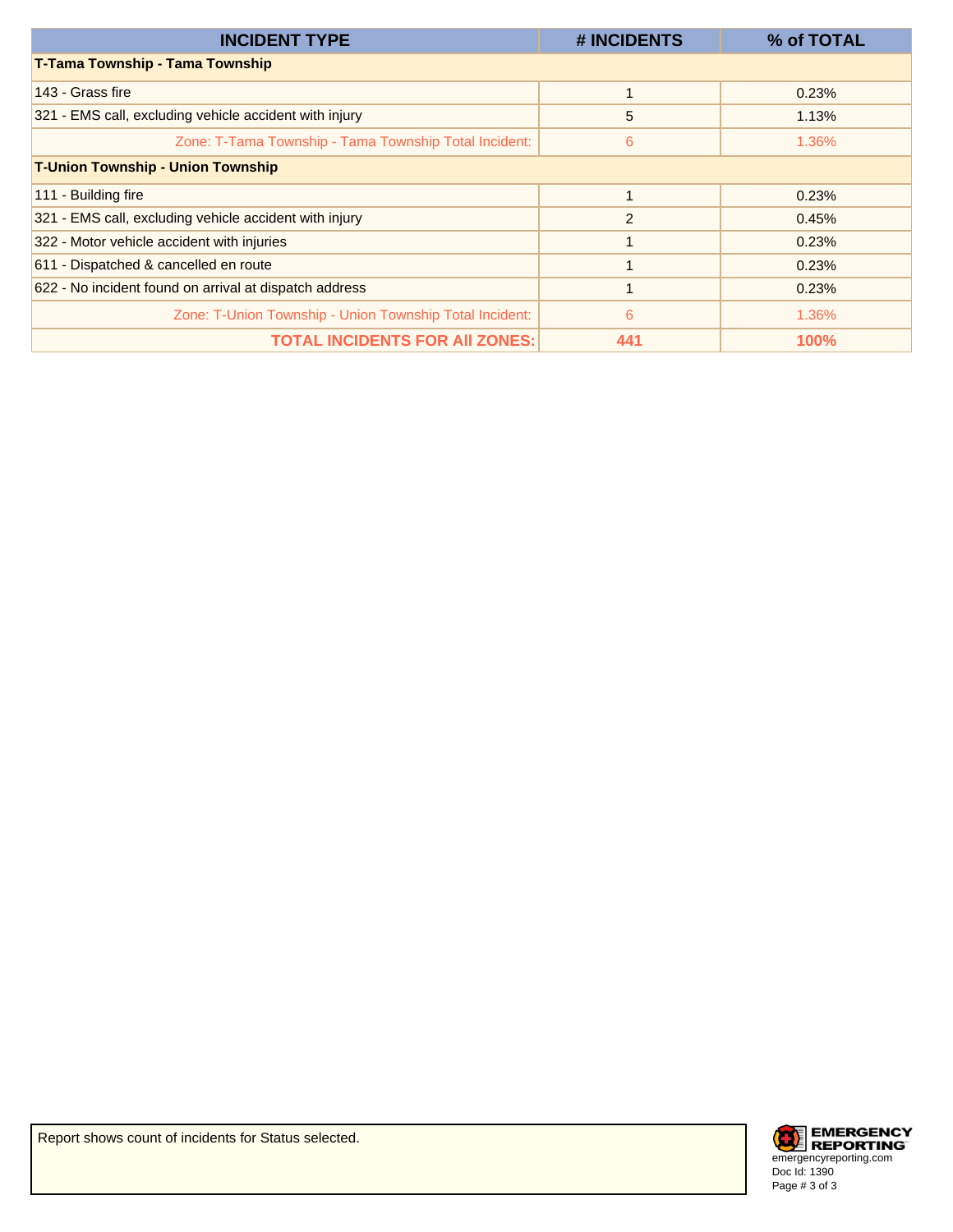Burlington, IA

This report was generated on 12/11/2018 2:57:56 PM



#### **Patient Transport Count per Destination for Date Range (N2-N3)**

Start Date: 11/01/2018 | End Date: 11/30/2018

| <b>HOSPITAL DESTINATION</b>          | # TRANSPORTS |
|--------------------------------------|--------------|
| <b>Burlington Care Center</b>        |              |
| <b>Genesis East</b>                  |              |
| <b>Great River Medical Center</b>    | 256          |
| <b>OSF Family Medical Center</b>     |              |
| Residence                            |              |
| University of Iowa Hospital & Clinic |              |

Only REVIEWED incidents included. This report now returns both NEMSIS 2 & 3 data as appropriate.

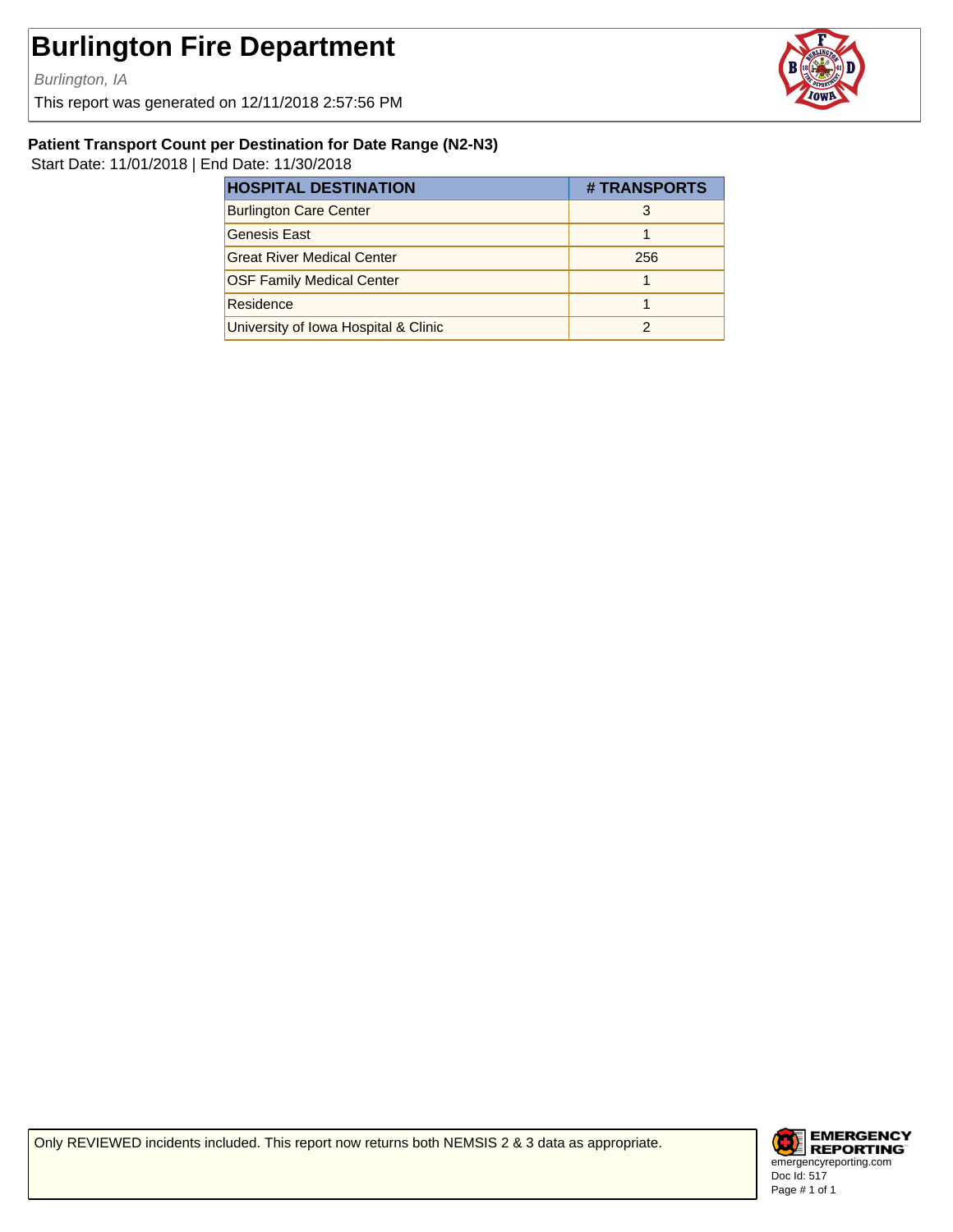Burlington, IA

This report was generated on 12/11/2018 10:40:46 AM

**Breakdown by Major Incident Types for Date Range**

Zone(s): All Zones | Start Date: 11/01/2018 | End Date: 11/30/2018



| <b>MAJOR INCIDENT TYPE</b>         | # INCIDENTS | % of TOTAL |
|------------------------------------|-------------|------------|
| <b>Fires</b>                       | 6           | 1.36%      |
| Rescue & Emergency Medical Service | 347         | 78.68%     |
| Hazardous Condition (No Fire)      | 11          | 2.49%      |
| Service Call                       | 17          | 3.85%      |
| Good Intent Call                   | 53          | 12.02%     |
| False Alarm & False Call           | 7           | 1.59%      |
| ΤΟΤΑL                              | 441         | 100.00%    |

Only REVIEWED incidents included. Summary results for a major incident type are not displayed if the count is zero.

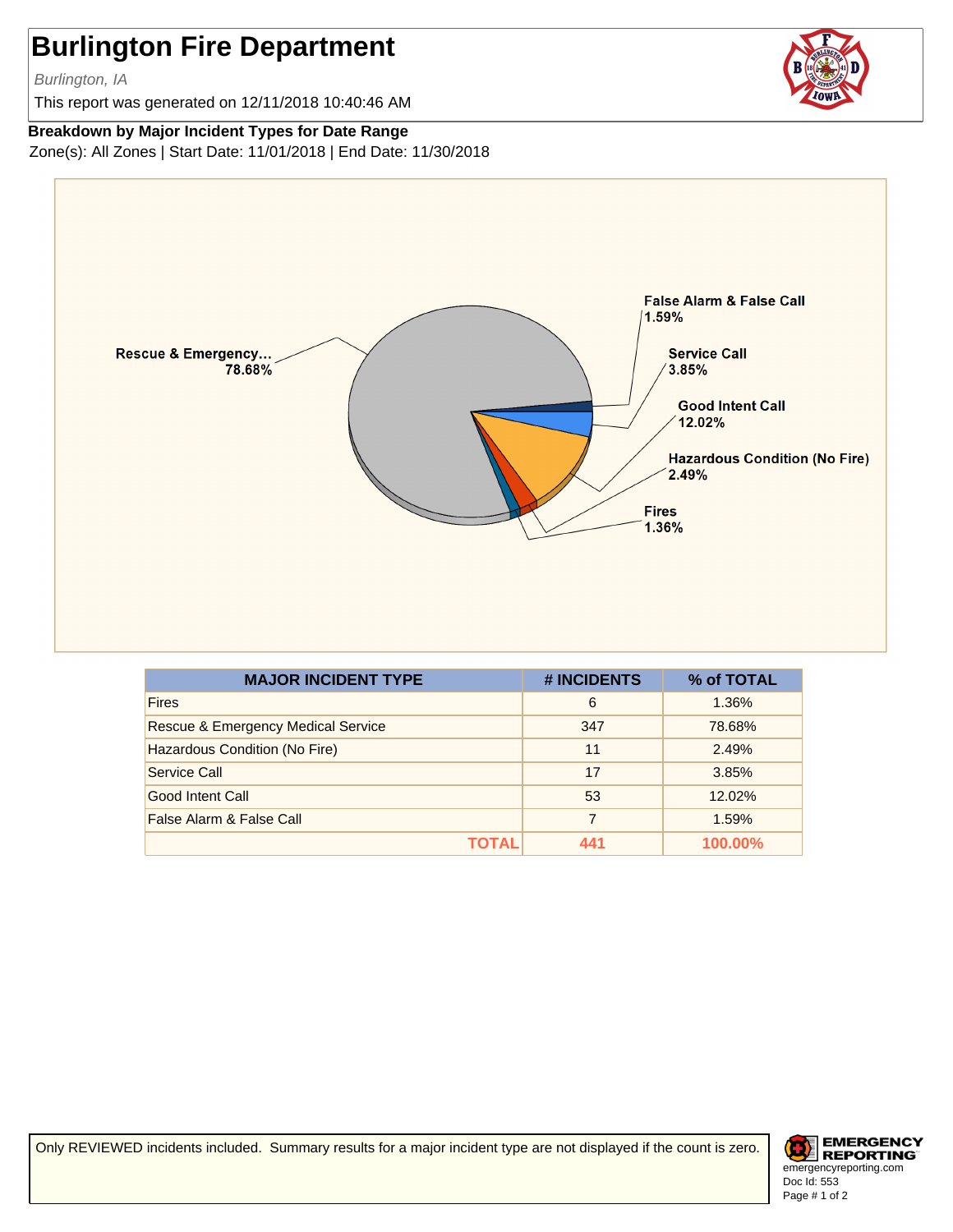| <b>Detailed Breakdown by Incident Type</b>             |                |            |
|--------------------------------------------------------|----------------|------------|
| <b>INCIDENT TYPE</b>                                   | # INCIDENTS    | % of TOTAL |
| 111 - Building fire                                    | 3              | 0.68%      |
| 131 - Passenger vehicle fire                           | 1              | 0.23%      |
| 143 - Grass fire                                       | 1              | 0.23%      |
| 151 - Outside rubbish, trash or waste fire             | 1              | 0.23%      |
| 321 - EMS call, excluding vehicle accident with injury | 328            | 74.38%     |
| 322 - Motor vehicle accident with injuries             | 13             | 2.95%      |
| 324 - Motor vehicle accident with no injuries.         | 5              | 1.13%      |
| 381 - Rescue or EMS standby                            | 1              | 0.23%      |
| 411 - Gasoline or other flammable liquid spill         | 1              | 0.23%      |
| 412 - Gas leak (natural gas or LPG)                    | 5              | 1.13%      |
| 424 - Carbon monoxide incident                         | 4              | 0.91%      |
| 463 - Vehicle accident, general cleanup                | 1              | 0.23%      |
| 550 - Public service assistance, other                 | 1              | 0.23%      |
| 551 - Assist police or other governmental agency       | 1              | 0.23%      |
| 554 - Assist invalid                                   | 3              | 0.68%      |
| 561 - Unauthorized burning                             | 12             | 2.72%      |
| 611 - Dispatched & cancelled en route                  | 26             | 5.90%      |
| 621 - Wrong location                                   | 1              | 0.23%      |
| 622 - No incident found on arrival at dispatch address | 15             | 3.40%      |
| 651 - Smoke scare, odor of smoke                       | 6              | 1.36%      |
| 671 - HazMat release investigation w/no HazMat         | 5              | 1.13%      |
| 713 - Telephone, malicious false alarm                 | 1              | 0.23%      |
| 733 - Smoke detector activation due to malfunction     | 1              | 0.23%      |
| 735 - Alarm system sounded due to malfunction          | 1              | 0.23%      |
| 741 - Sprinkler activation, no fire - unintentional    | 1              | 0.23%      |
| 745 - Alarm system activation, no fire - unintentional | $\overline{2}$ | 0.45%      |
| 746 - Carbon monoxide detector activation, no CO       | 1              | 0.23%      |
| <b>TOTAL INCIDENTS:</b>                                | 441            | 100.00%    |

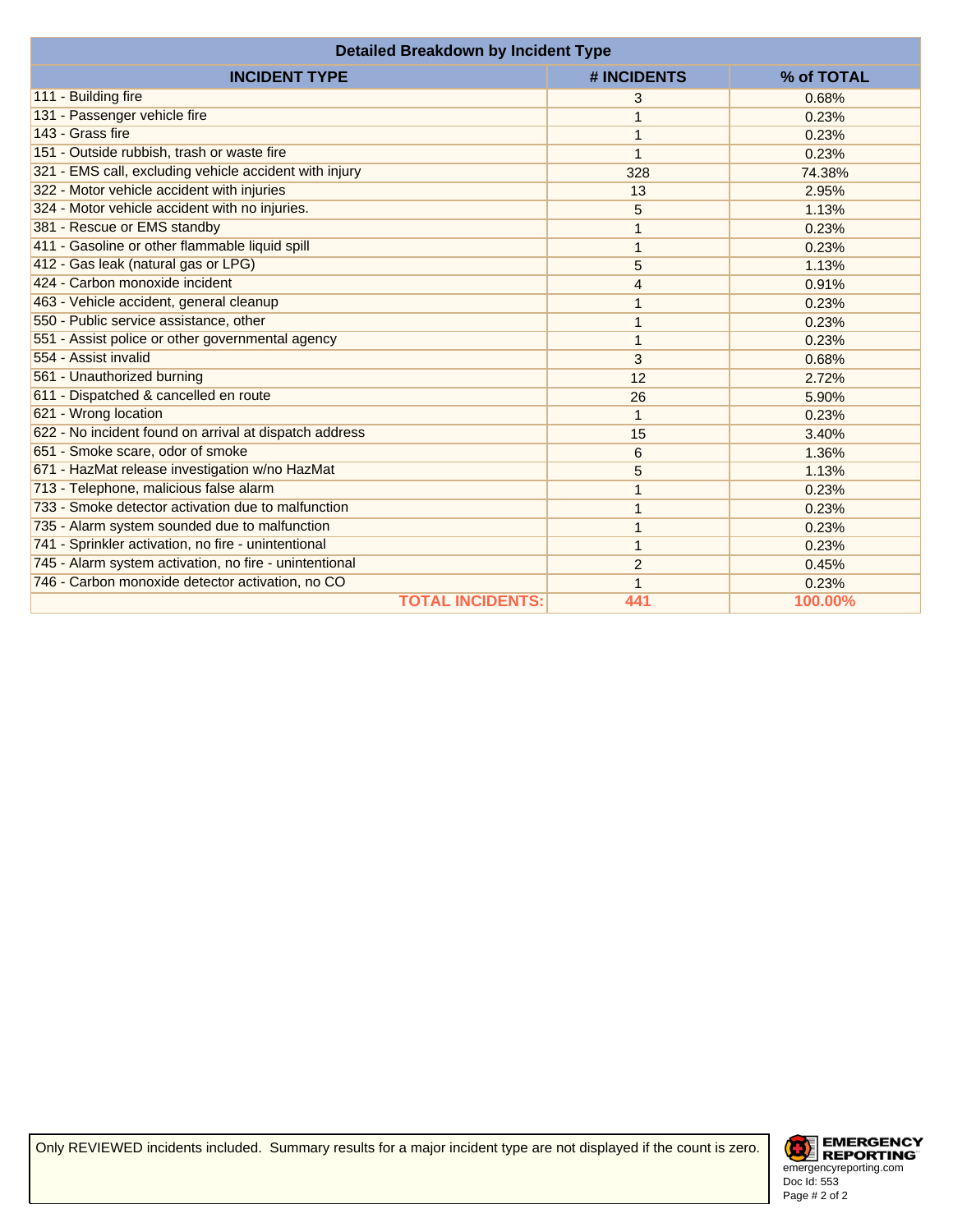Burlington, IA

This report was generated on 12/11/2018 10:17:52 AM



**Incident Count per Complaint Reported by Dispatch for Date Range (NEMSIS 3 Incidents Only)** Start Date: 11/01/2018 | End Date: 11/30/2018

| <b>COMPLAINT REPORTED BY DISPATCH</b>                           | # INCIDENTS    |
|-----------------------------------------------------------------|----------------|
| <b>Abdominal Pain/Problems</b>                                  | 4              |
| <b>Allergic Reaction/Stings</b>                                 | $\mathbf{1}$   |
| <b>Assault</b>                                                  | 5              |
| <b>Back Pain (Non-Traumatic)</b>                                | 6              |
| <b>Breathing Problem</b>                                        | 42             |
| Carbon Monoxide/Hazmat/Inhalation/CBRN                          | $\mathbf{1}$   |
| Cardiac Arrest/Death                                            | 4              |
| <b>Chest Pain (Non-Traumatic)</b>                               | 14             |
| Convulsions/Seizure                                             | 11             |
| <b>Diabetic Problem</b>                                         | $\overline{7}$ |
| Falls                                                           | 50             |
| Headache                                                        | 3              |
| <b>Heat/Cold Exposure</b>                                       | $\mathbf{1}$   |
| Hemorrhage/Laceration                                           | 9              |
| <b>Medical Alarm</b>                                            | 1              |
| No Other Appropriate Choice                                     | 26             |
| Overdose/Poisoning/Ingestion                                    | $\overline{7}$ |
| Pregnancy/Childbirth/Miscarriage                                | 1              |
| Psychiatric Problem/Abnormal<br><b>Behavior/Suicide Attempt</b> | 11             |
| <b>Sick Person</b>                                              | 42             |
| <b>Stab/Gunshot Wound/Penetrating Trauma</b>                    | 1              |
| Stroke/CVA                                                      | 18             |
| <b>Traffic/Transportation Incident</b>                          | 14             |
| Transfer/Interfacility/Palliative Care                          | 15             |
| <b>Traumatic Injury</b>                                         | 6              |
| Unconscious/Fainting/Near-Fainting                              | 26             |
| <b>Unknown Problem/Person Down</b>                              | 18             |
| <b>Well Person Check</b>                                        | 1              |

Incidents included must be NEMSIS 3 and either Complete or Reviewed. COMPLAINT REPORTED BY DISPATCH is recorded on Basic Info 5. If looking for NEMSIS 2 Incidents, refer to Report #1041.

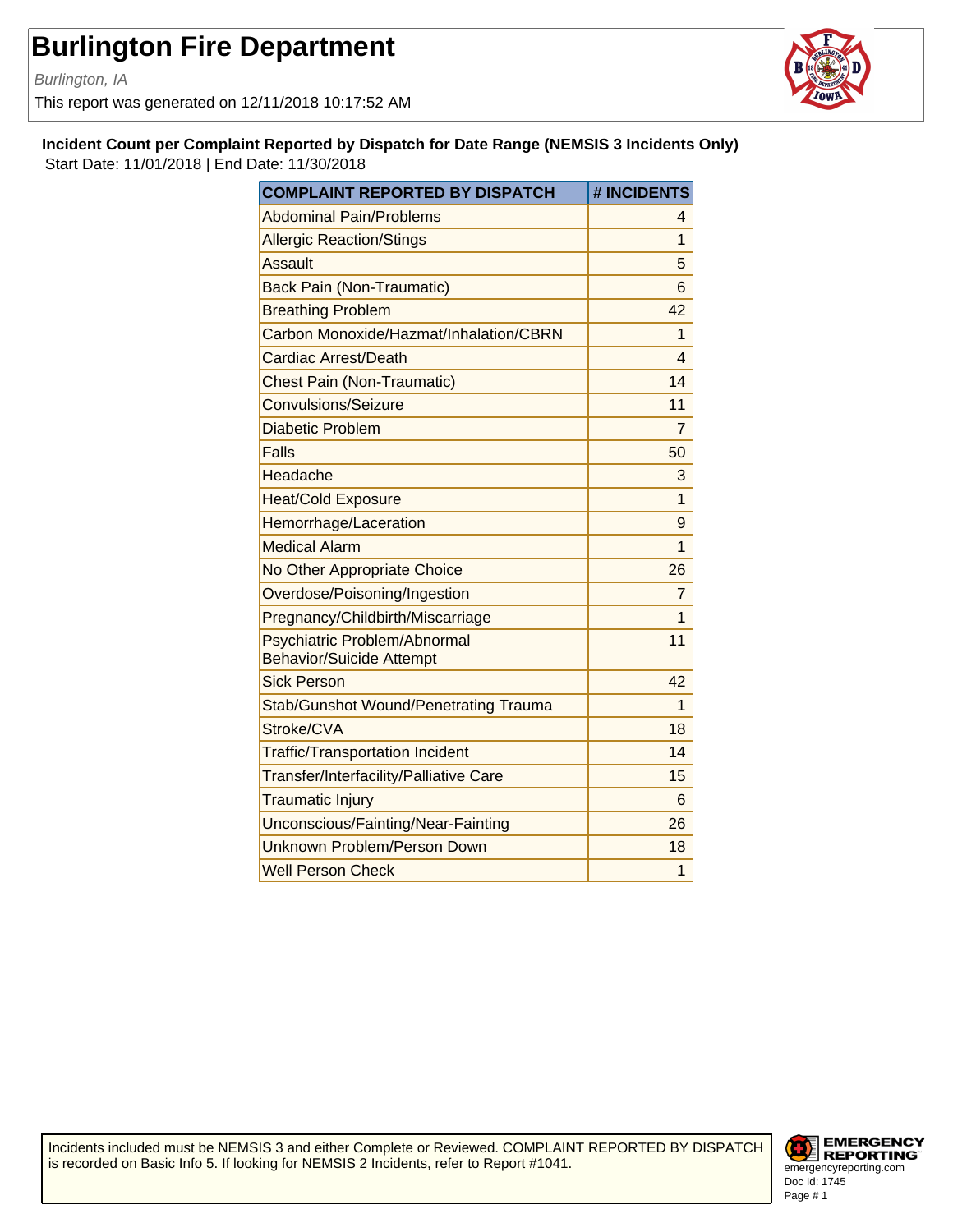Burlington, IA

This report was generated on 12/11/2018 10:23:25 AM





| <b>Zone</b>                    | <b>AVERAGE RESPONSE TIME (in minutes)</b> |
|--------------------------------|-------------------------------------------|
| <b>Franklin Township</b>       | 18.60                                     |
| <b>Henderson County</b>        | 17.21                                     |
| <b>Pleasant Grove Township</b> | 15.63                                     |
| Danville Township              | 14.28                                     |
| <b>City of Danville</b>        | 14.17                                     |
| <b>Union Township</b>          | 13.78                                     |
| <b>Flint River Township</b>    | 9.78                                      |
| City of Middletown             | 9.19                                      |
| <b>Tama Township</b>           | 8.50                                      |
| City of West Burlington        | 5.71                                      |
| City of Burlington             | 5.55                                      |
| Concordia Township             | 5.04                                      |

Only REVIEWED incidents included.Response Time is Dispatched to Arrived. Includes all apparatus with arival times. Excludes "Cancelled" apparatus.

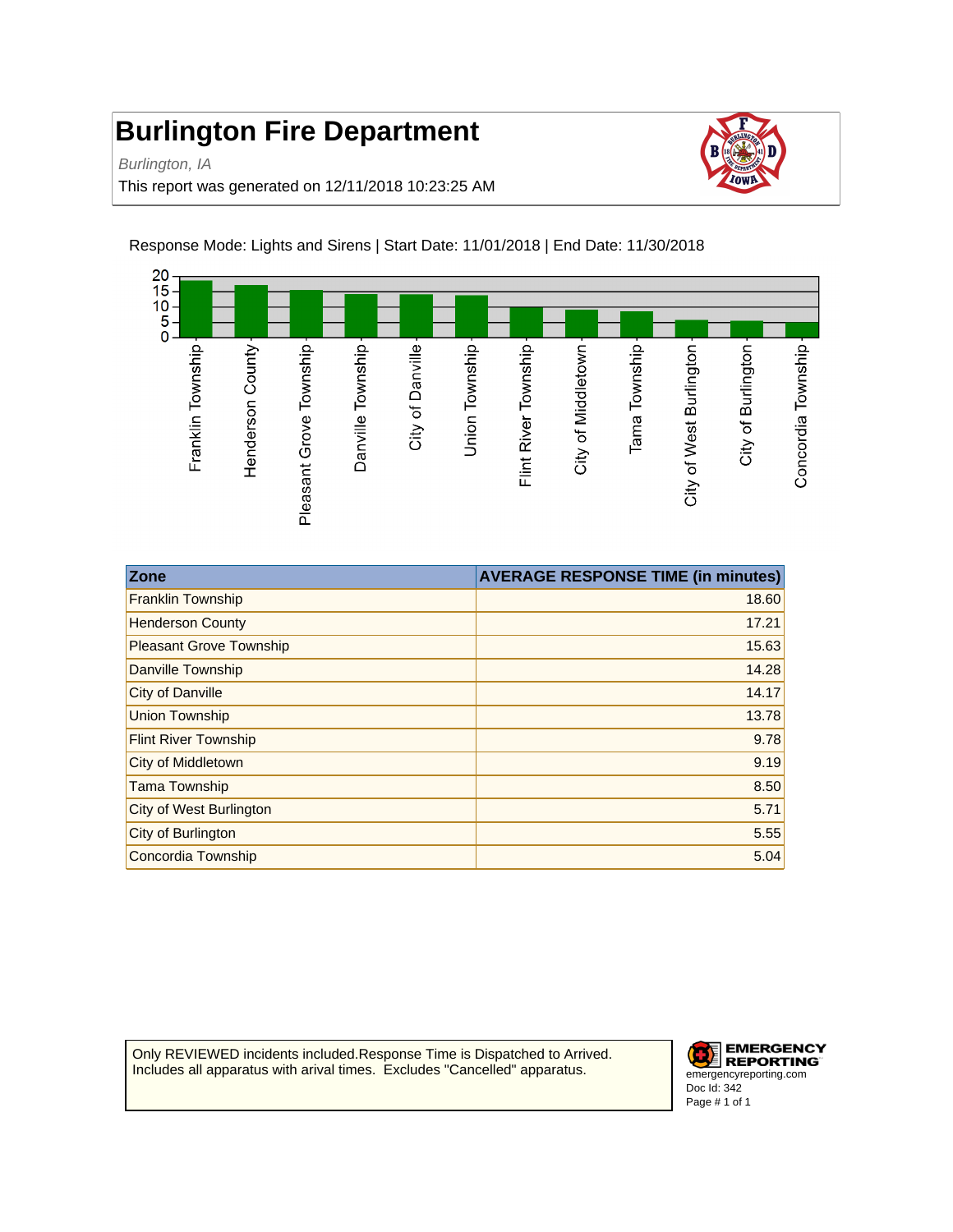#### **Matt Trexel**

| From:    | LIFENET Notifications Service <web@lifenetsystems.com></web@lifenetsystems.com>  |
|----------|----------------------------------------------------------------------------------|
| Sent:    | Saturday, December 01, 2018 12:54 AM                                             |
| To:      | Matt Trexel                                                                      |
| Subject: | LIFENET System: Transmission Summary Report is available (11/1/2018 - 12/1/2018) |

**PHYSIO**<br>CONTROL

## **LIFENET**<sup>\*</sup>System